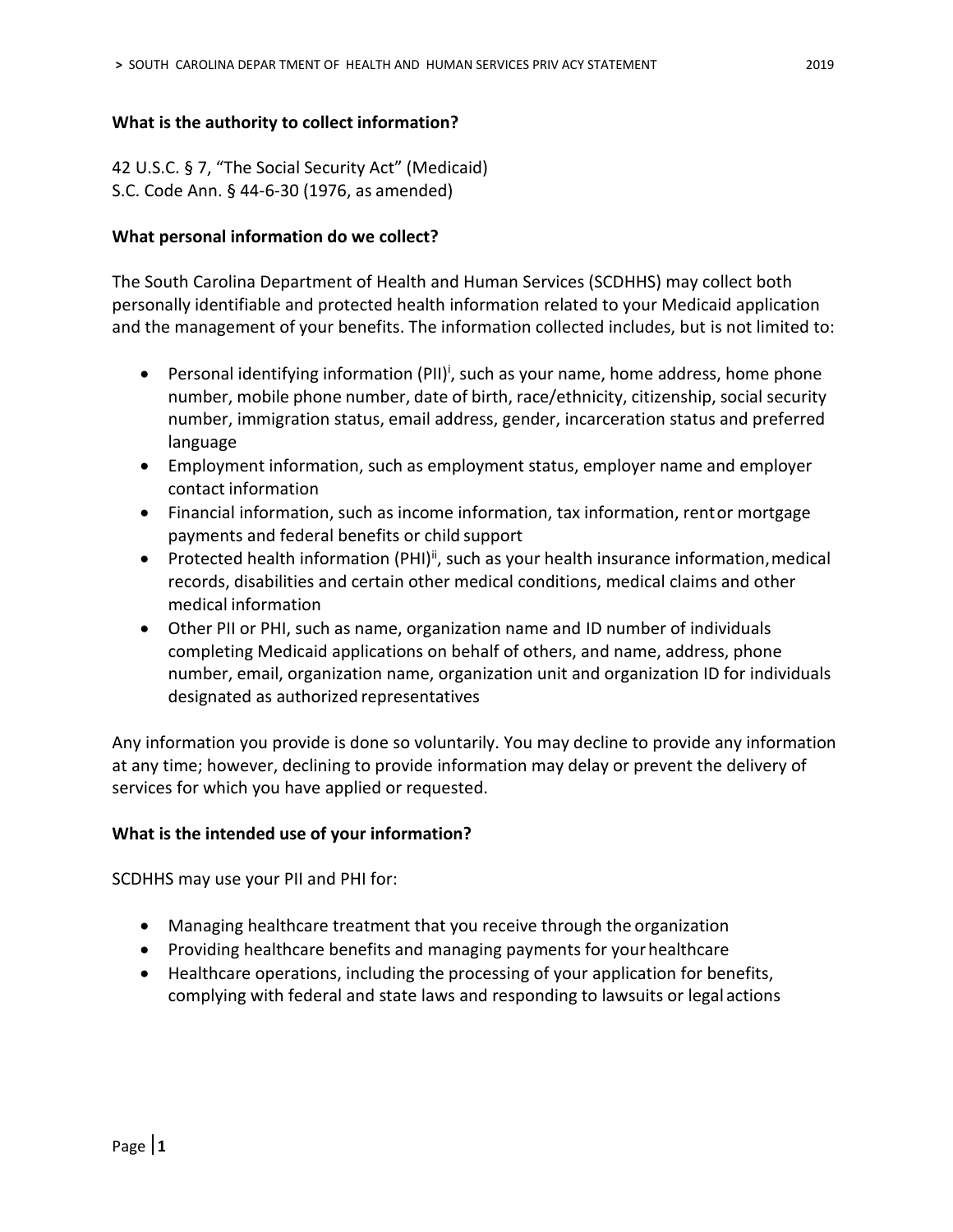### **How do we share your information?**

In addition to the intended uses listed above and the exceptions permitted by the Health Insurance Portability and Accountability Act of 1996 (HIPAA), the agency will limit what we share to the minimum necessary amount needed to accomplish purposes including, but not limited to:

- Medical professionals involved in your treatment
- Other health plans involved in the payment of healthcare services
- Public health and safety organizations
- Conducting research authorized by the SCDHHS
- Responding to requests from the U.S. Department of Health and Human Services or other health oversight agencies, federal or state law enforcement agencies
- Decedent affairs, such as coroners, medical examiners, funeral directors and organ procurement organizations

Information will only be shared as allowed or required by law. Unless otherwise requested in writing, your information can only be shared as set forth in the SCDHHS Notice of Privacy Practice, which can be found at:

# <https://www.scdhhs.gov/internet/pdf/SCDHHSNoticeofPrivacyPractices080107.pdf>

# **How long will your information retained?**

Your information may be retained indefinitely in accordance with federal and state laws.

#### **How can you request a copy of or update, correct or delete your information?**

To request access to or a copy of your records, or for corrections to demographic information, including name, address, phone number, age, gender, race, income, marital status, employment status, etc., contact:

# Member Contact Center at (888) 549-0820 or

visit your local county eligibility office. Please go to our website at scdhhs.gov/site-page/werego-help for complete contact information for all of our county offices.

If requesting a copy of your information, your copies must be provided to you within 30 days unless notified otherwise.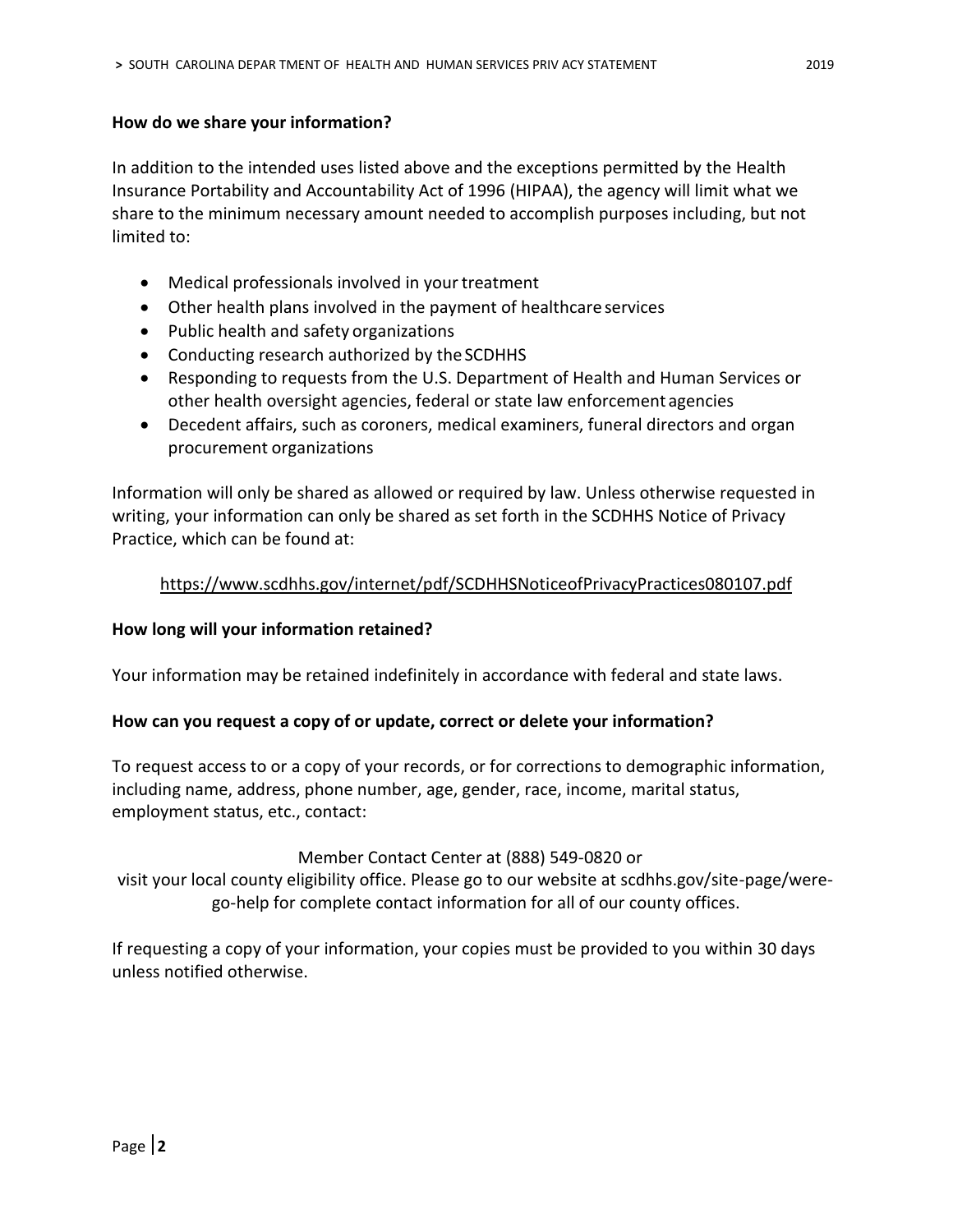You may request to update or correct your information, or request to either delete certain information or completely remove information about you held by SCDHHS by sending a written request to:

> Office of the General Counsel SC Department of Health & Human Services P.O. Box 8206 Columbia, SC 29202-8206

When submitting requests, please include your full name, address, phone number and date of birth so we may correctly identify your records.

If you are requesting a correction to your information and SCDHHS agrees that your current information is incorrect, then SCDHHS must change that information. If SCDHHS does not agree that your current information is incorrect, then you have the right to have your disagreement noted in your file. In most cases, the file should be updated within 60 days.

### **How do we secure your information?**

For information held electronically: SCDHHS maintains information in accordance with state and federal laws in our secure computer network which is accessible only by authorized personnel who have a need to access their information as a part of their official duties at SCDHHS.

For paper records: SCDHHS maintains paper documents in a secure environment that is accessible only by authorized personnel. When not in use, documents are stored in a manner that prevents unauthorized access, such as locked desks or file cabinets.

#### **How can you resolve privacy issues?**

If you believe that SCDHHS has failed to protect your privacy, you can file a [complaint](https://msp.scdhhs.gov/crd/sites/default/files/Health%20Information%20Privacy%20Complaint%20Form.pdf) with Janet R. Bell, Privacy Official, using the contact information provided below. You can file a complaint in person, by mail or via email. If you need help filing a [complaint,](https://msp.scdhhs.gov/crd/sites/default/files/Health%20Information%20Privacy%20Complaint%20Form.pdf) we are available to help you.

> SC Department of Health & Human Services Civil Rights Division 1801 Main Street PO Box 8206 Columbia, South Carolina 29202 **Fax:** 803-255-8276 **Email:** [civilrights@scdhhs.gov](mailto:civilrights@scdhhs.gov) **Privacy Official:** Janet R. Bell